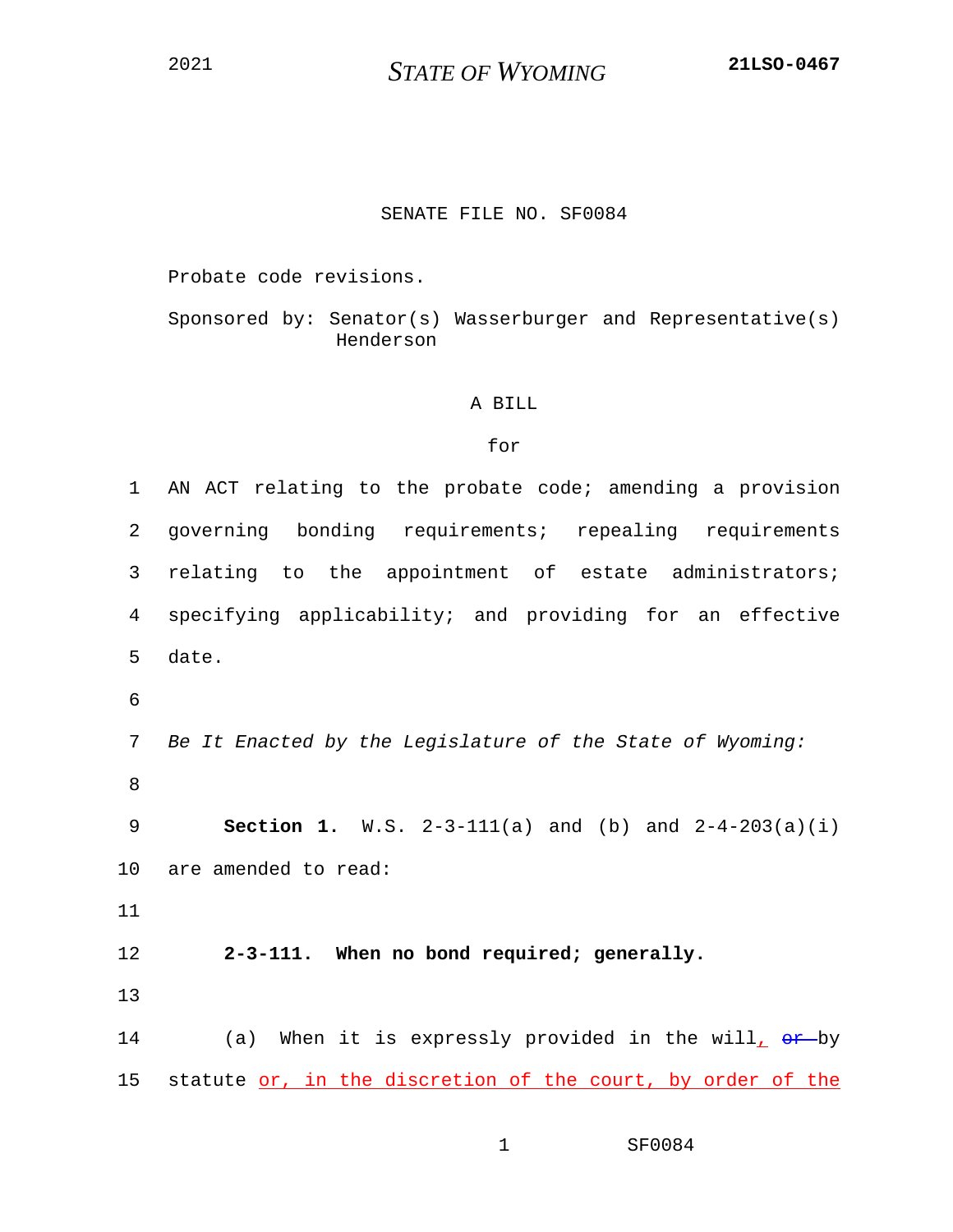2021 STATE OF WYOMING **21LSO-0467**

| $\mathbf 1$ | no bond be required of the personal<br>that<br>court            |  |  |
|-------------|-----------------------------------------------------------------|--|--|
| 2           | representative or when the distributees waive in writing        |  |  |
| 3           | requirement that a bond be executed,<br>the<br>letters          |  |  |
| 4           | testamentary or of administration may issue without the         |  |  |
| 5           | execution and filing of a bond as provided by W.S. 2-3-102.     |  |  |
| 6           |                                                                 |  |  |
| 7           | (b) When a bond is waived by will, by statute, by the           |  |  |
| 8           | court or by the distributees, sales of real estate may be       |  |  |
| 9           | made and confirmed without a bond unless the court for good     |  |  |
| 10          | cause requires one to be executed.                              |  |  |
| 11          |                                                                 |  |  |
| 12          | 2-4-203. Persons incompetent to administer.                     |  |  |
| 13          |                                                                 |  |  |
| 14          | No person is competent or entitled to serve as<br>(a)           |  |  |
| 15          | administrator, who is:                                          |  |  |
| 16          |                                                                 |  |  |
| 17          | (i) Under the age of majority; or                               |  |  |
| 18          |                                                                 |  |  |
| 19          | <b>Section 2.</b> W.S. $2-4-201(c)$ and $2-4-203(a)(ii)$<br>are |  |  |
| 20          | repealed.                                                       |  |  |
| 21          |                                                                 |  |  |

2 SF0084